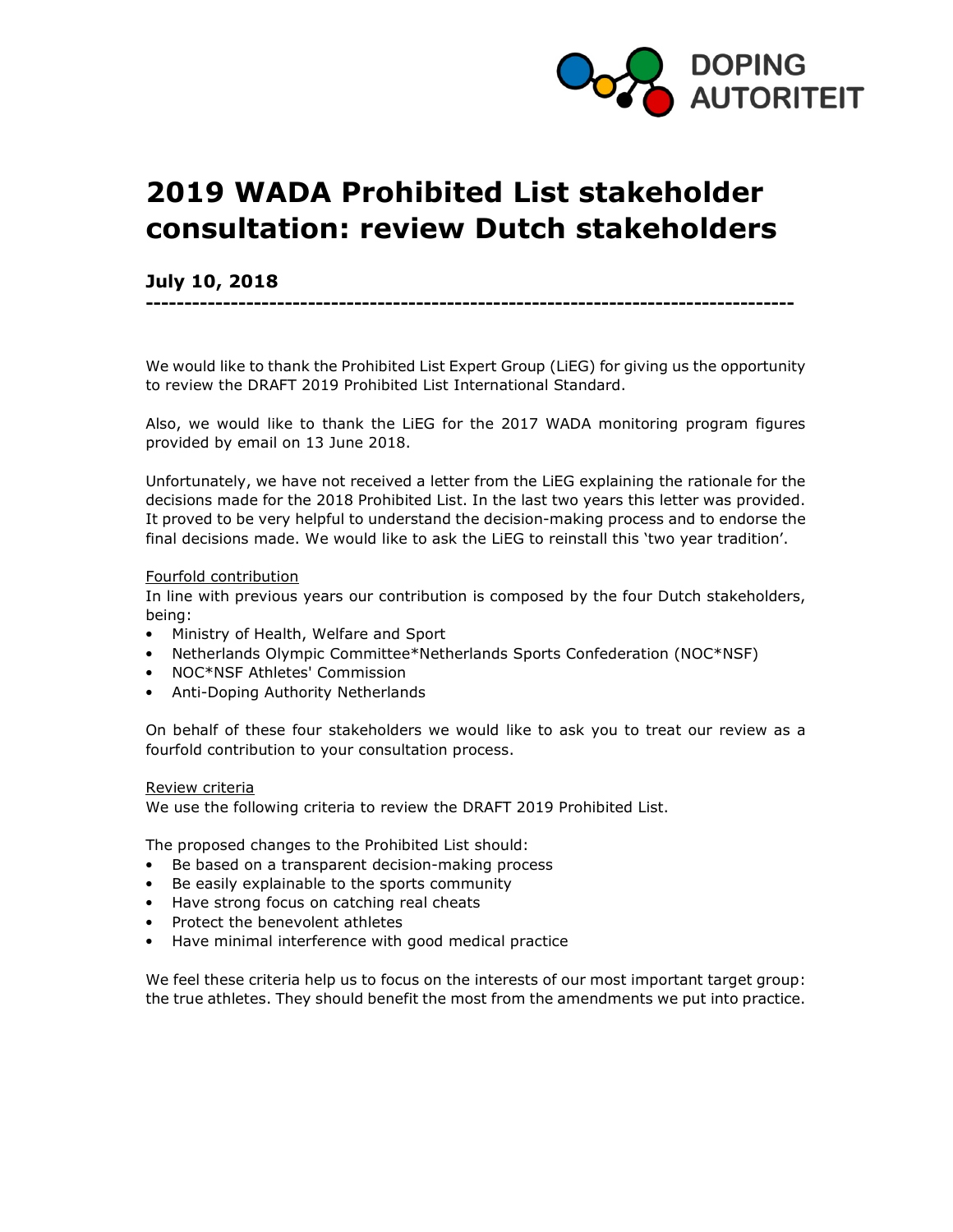#### General comments

#### Add thyroid hormones

In the 2016 Stakeholder Feedback, the LiEG claims there is no evidence of widespread misuse of thyroid hormones in sport. However, we received indications from medical professionals in the Netherlands that thyroid hormones are currently being misused by elite athletes. Colleagues from Great Britain and the United States made similar claims in recent years.

With (1) the theoretical power to cause weight loss, (2) the concomitant power to release energy substrates, and (3) the well-known and longstanding abuse in the world of bodybuilding and fitness (e.g. McKillop, Scott Med J, 32(2):39, 1987 and Auge & Auge, Subst Use Misuse, 34(2):217, 1999), we feel there is sufficient evidence that thyroid hormones are currently being misused to enhance athletic performance in elite sports. This belief has only be strengthened over the past year because of several informal discussions we have had with people in the world of elite sport, which made clear that thyroid hormone use amongst elite athletes is higher than one would expect from a medical point of view. Also, it is clear that the abuse of thyroid hormones leads to potential health risks for heart, skeletal muscle, bones, and metabolic pathways. For recent reviews on all of these effects please see Senese et al. (Frontiers in Physiology, doi: 10.3389/fphys.2014.00475) or Coppola et al. (World J Hepatol 2014 March 27; 6(3): 114-129).

On 13 December 2016 Dr Audrey Kinahan, Chair of the LiEG, wrote:

"WADA is supporting the preparation of a critical review of thyroid hormones in sport and anticipates it will be ready for publication in the very near future."

Since then, as far as we know, this critical review has never been published. Hence, we ask the LiEG to give more clarity about the current status of this review.

Consequently, in the absence of this critical review, we see no other option than to stress the importance of adding thyroxine (T4), triiodothyronine (T3), Thyroid Stimulating Hormone (TSH) and Thyrotropin-Releasing Hormone (TRH) to the 2019 Prohibited List.

#### Abrogate the category Substances & methods prohibited in-competition

We propose to create a single Prohibited List, including only substances and methods prohibited at all times. Creating such a list will improve clarity on what is allowed and what is not. Also, it will prevent the unethical misuse of stimulants, narcotics and glucocorticoids during training and recovery.

We propose to create a single Prohibited List by:

- Prohibiting the substances from class S6 both in- and out-of-competition. In order to prevent an increase in unintentional doping violations, we ask the LiEG to consider reporting thresholds for specified substances.
- Allowing the use substances from classes S7 and S9 only for those legitimately received in the course of hospital treatments, surgical procedures or clinical diagnostic investigations. Athletes who legitimately received a prohibited substance from one of these classes receive a start ban and may not enter competition for a fixed number of days.
- Allowing the use of substances from class S8 both in- and out-of-competition.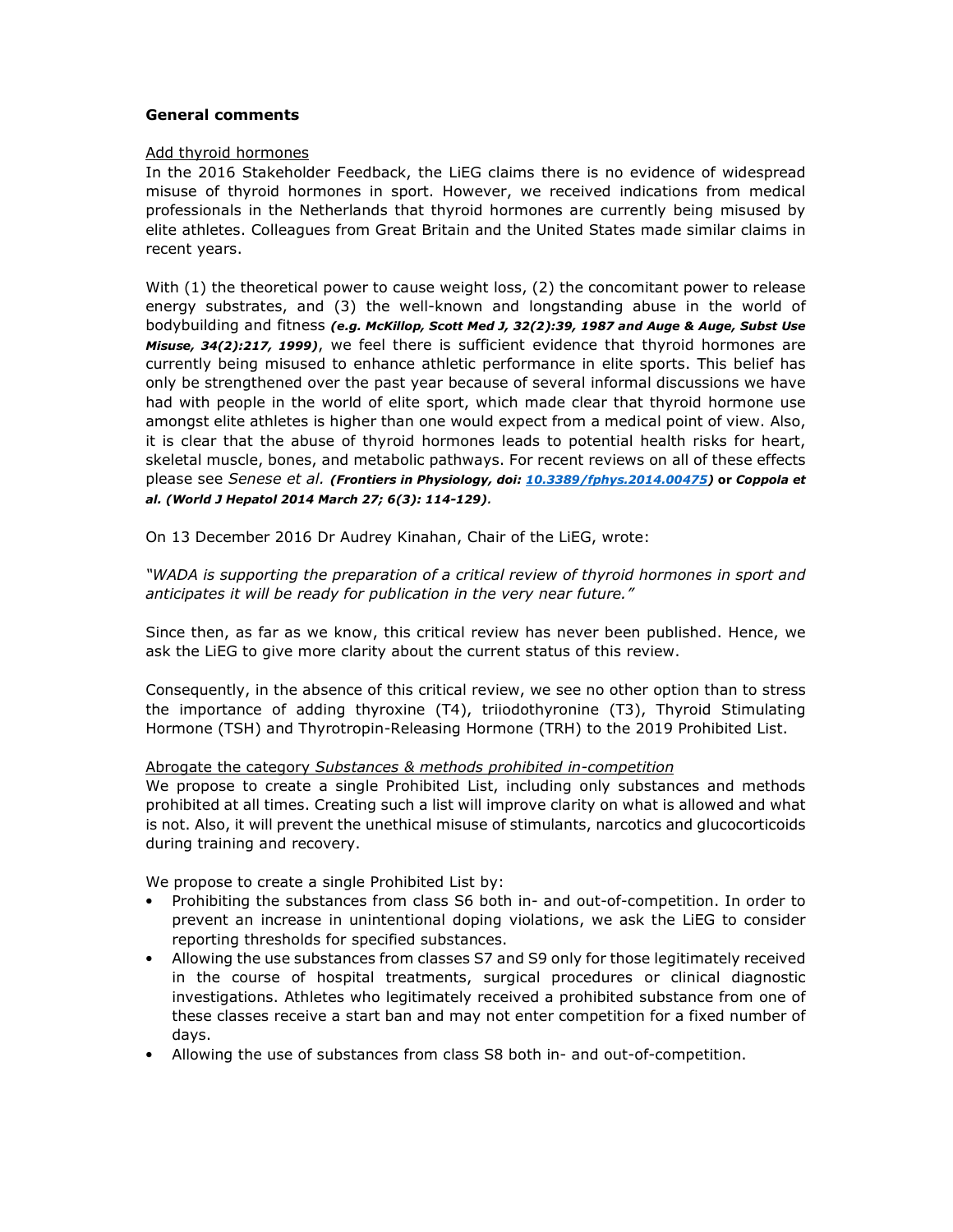### Specific comments

S1.

• The International Non-proprietary Name (INN) of ostarine is enobosarm. Please consider changing the name to enobosarm.

## S2.

- The International Non-proprietary Name (INN) of hexarelin is examoralin. Please consider changing the name to examoralin.
- The International Non-proprietary Name (INN) of ghrelin is lenomoralin. Please consider changing the name to lenomoralin.
- We think it is necessary to explain the permitted status of cyanocobalamin (vitamin B12) and Platelet Derived Plasma preparations in the Prohibited List itself. This could for example be done in a similar way to the remark regarding the permitted status of clonidine in class S6 and cannabidiol in class S8.
- The text "Additional growth factors or [...] regenerative capacity or fiber type switching" should be part of the enumeration of growth factors. Now it is incorrectly listed as a separate item. Please consider revising.

S3.

- We know the LiEG is undertaking further studies to better distinguish beta-2 agonist inhaled usage from oral usage. However, we did not hear about the outcomes of these studies yet. Therefore, we ask the LiEG again to make the incorporation and sharing of these study results a priority.
- For inhaled salbutamol the maximum is 1600 micrograms over 24 hours in divided doses not to exceed 800 micrograms over 12 hours starting from any dose. However, since a maximum of 800 micrograms over 12 hours will never exceed 1600 micrograms over 24 hours, we suggest to make it more simple and state: "Inhaled salbutamol: maximum 800 micrograms over 12 hours starting from any dose."
- The Prohibited List states: "The presence in urine of salbutamol in excess of 1000 ng/mL or formoterol in excess of 40 ng/mL is not consistent with therapeutic use of the substance and will be considered as an Adverse Analytical Finding (AAF) unless the Athlete proves, through a controlled pharmacokinetic study, that the abnormal result was the consequence of a therapeutic dose (by inhalation) up to the maximum dose indicated above."

Especially over the last year it became obvious that the practical framework for performing such a controlled pharmacokinetic study is not clear enough. We therefore propose to make this framework more clear and suggest WADA to publish an additional guideline document for performing controlled pharmacokinetic studies.

S4.

• We propose to allow the use of clomifene for women. We believe there are no potential performance or AAS post-cycle benefits for women to use it. At the same time, we receive multiple questions from women who suffer from fertility challenges. They need a TUE to start their clomifene therapy. Moreover, once the athlete starts the therapy, the substance can still be detected up to a year later, leading to numerous potential